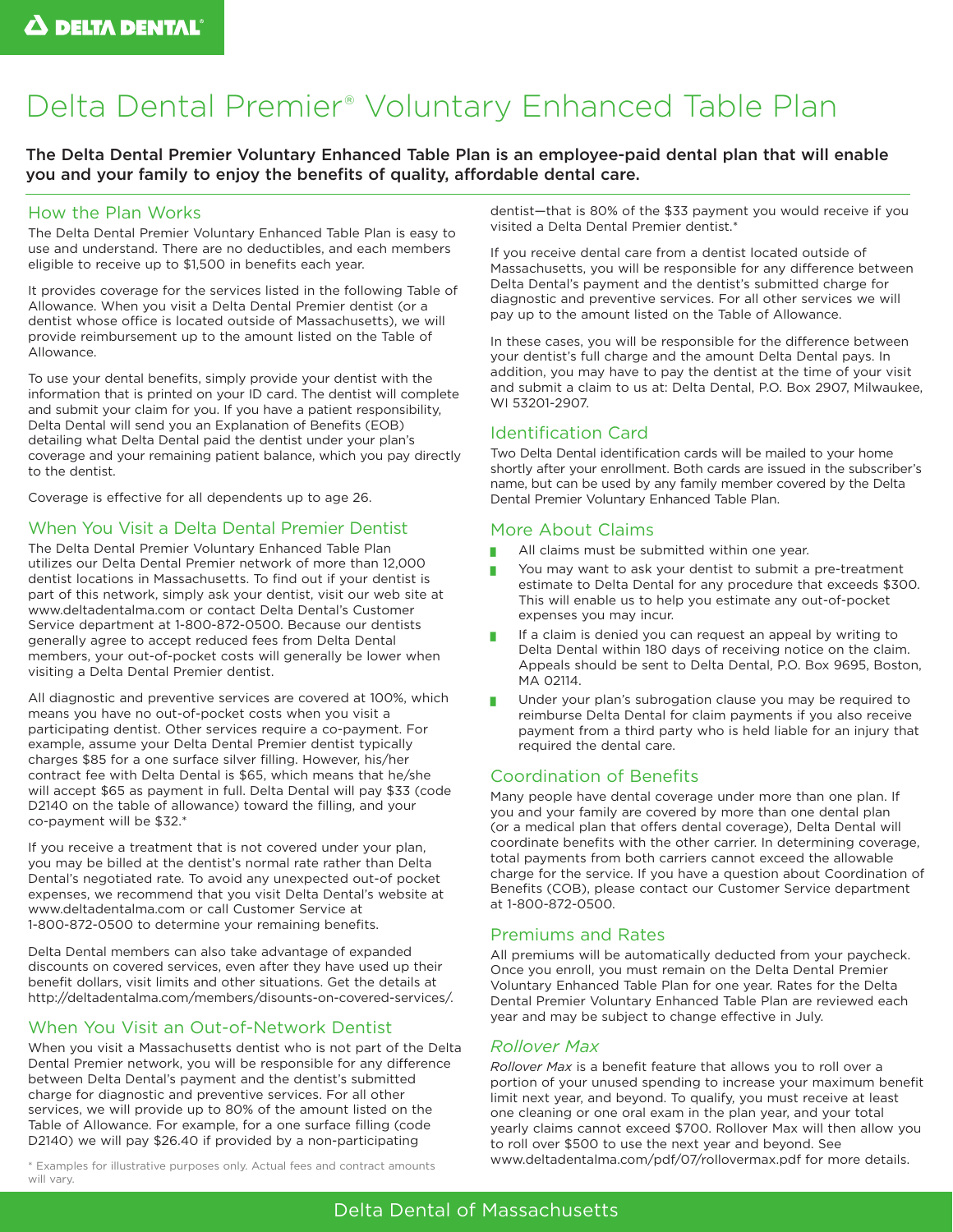The following is a complete list of the procedures covered under the Delta Dental Premier Voluntary Enhanced Table Plan. The amounts listed are the maximum amounts Delta Dental will pay for these procedures.

# Delta Dental Premier Voluntary Enhanced Table Plan

### Table of Allowance

### Diagnostic Services

| D0120 |                                                         |
|-------|---------------------------------------------------------|
| D0140 | Limited oral evaluation problem focusedCovered at 100%  |
| D0145 | Oral evaluation for a patient under three               |
|       | years of age and counseling with primary                |
|       |                                                         |
| D0150 | Comprehensive oral evaluation Covered at 100%           |
| D0160 | Detailed and extensive oral evaluation -                |
|       |                                                         |
| D0180 | Comprehensive periodontal evaluation -                  |
|       |                                                         |
| D0210 |                                                         |
| D0220 |                                                         |
| D0230 |                                                         |
| D0270 |                                                         |
| D0272 |                                                         |
| D0273 |                                                         |
| D0274 |                                                         |
| D0277 | Vertical bitewing series (7 to 8 films) Covered at 100% |
| D0330 |                                                         |
| D0999 | Unspecified diagnostic procedure,                       |
|       |                                                         |

\*\* This code may be used for reimbursing Chlorhexidine and prescription strength toothpaste only when administered and dispensed in the dental office.

#### Preventive Services

| D1110             |                                                          |  |
|-------------------|----------------------------------------------------------|--|
| D <sub>1120</sub> |                                                          |  |
| D <sub>1206</sub> | Topical application fluoride varnish Covered at 100%     |  |
| D <sub>1208</sub> | Topical application of fluorideCovered at 100%           |  |
| D <sub>1351</sub> |                                                          |  |
| D <sub>1352</sub> | Preventive resin restoration in permanent tooth          |  |
|                   | for moderate to high caries risk patientsCovered at 100% |  |
| D <sub>1510</sub> | Space maintainer - fixed, unilateralCovered at 100%      |  |
| D <sub>1516</sub> | Space maintainer - fixed - bilateral,                    |  |
|                   |                                                          |  |
| D <sub>1517</sub> | Space maintainer - fixed - bilateral,                    |  |
|                   |                                                          |  |
| D <sub>1520</sub> | Space maintainer - removable, unilateralCovered at 100%  |  |
| D <sub>1526</sub> | Space maintainer - removable - bilateral,                |  |
|                   |                                                          |  |
| D <sub>1527</sub> | Space maintainer - removable - bilateral,                |  |
|                   |                                                          |  |
| D4910             |                                                          |  |
|                   |                                                          |  |

### Minor Restorative Services

| D2140 | One surface silver filling: permanent tooth\$ 33.00           |  |
|-------|---------------------------------------------------------------|--|
| D2150 | Two surface silver filling: permanent tooth \$ 42.00          |  |
| D2160 | Three surface silver filling: permanent tooth\$ 48.00         |  |
| D2161 | Four or five surface silver filling: permanent tooth \$ 61.00 |  |
| D2330 | One surface white filling: front tooth\$ 38.00                |  |
| D2331 | Two surface white filling: front tooth\$ 49.00                |  |
| D2332 | Three surface white filling: front tooth\$ 60.00              |  |
| D2335 | Four or five surface white filling: front tooth\$ 80.00       |  |
| D2391 | One surface white filling: back tooth  \$ 38.00               |  |

#### Major Restorative Services

| D2544 Onlay - metallic, four or more surfaces\$ 318.00          |  |
|-----------------------------------------------------------------|--|
| D2642 Onlay - porcelain/ceramic, two surfaces \$ 318.00         |  |
| D2643 Onlay - porcelain/ceramic, three surfaces \$ 318.00       |  |
| D2644 Onlay - porcelain/ceramic, four or more surfaces \$318.00 |  |
| D2662 Onlay - white/resin, two surfaces                         |  |
|                                                                 |  |

| Onlay - white/resin, four or more surfaces<br>D2664<br>Crown - porcelain/ceramic substrate \$ 348.00<br>D2740<br>Crown - porcelain and high noble metal\$ 331.00<br>D2750<br>D2751<br>D2752<br>D <sub>2780</sub><br>Crown - 3⁄4 cast predominately base metal  \$ 331.00<br>D2781<br>D2782<br>D2783<br>D2790<br>D <sub>2791</sub><br>D2792<br>331.00<br>D2794<br>29.00<br>D <sub>2910</sub><br>Recement cast or prefabricated post and core  \$<br>29.00<br>D2915<br>29.00<br>D2920<br>Crown - stainless steel: baby tooth\$<br>87.00<br>D2930<br>80.00<br>D2932<br>D2940<br>29.00<br>92.00<br>D <sub>2950</sub><br>23.00<br>D2951<br>127.00<br>D2952<br>112.00<br>D2954<br>D <sub>2971</sub><br>Additional procedures to construct new crown<br>under existing partial denture framework\$<br>67.00<br><b>Endodontic Services</b><br>D3220<br>46.00<br>Gross pulpal debridement primary and<br>D3221<br>29.00<br>D3310 | D2663 | Onlay - white/resin, three surfaces |  |  |
|-------------------------------------------------------------------------------------------------------------------------------------------------------------------------------------------------------------------------------------------------------------------------------------------------------------------------------------------------------------------------------------------------------------------------------------------------------------------------------------------------------------------------------------------------------------------------------------------------------------------------------------------------------------------------------------------------------------------------------------------------------------------------------------------------------------------------------------------------------------------------------------------------------------------------|-------|-------------------------------------|--|--|
|                                                                                                                                                                                                                                                                                                                                                                                                                                                                                                                                                                                                                                                                                                                                                                                                                                                                                                                         |       |                                     |  |  |
|                                                                                                                                                                                                                                                                                                                                                                                                                                                                                                                                                                                                                                                                                                                                                                                                                                                                                                                         |       |                                     |  |  |
|                                                                                                                                                                                                                                                                                                                                                                                                                                                                                                                                                                                                                                                                                                                                                                                                                                                                                                                         |       |                                     |  |  |
|                                                                                                                                                                                                                                                                                                                                                                                                                                                                                                                                                                                                                                                                                                                                                                                                                                                                                                                         |       |                                     |  |  |
|                                                                                                                                                                                                                                                                                                                                                                                                                                                                                                                                                                                                                                                                                                                                                                                                                                                                                                                         |       |                                     |  |  |
|                                                                                                                                                                                                                                                                                                                                                                                                                                                                                                                                                                                                                                                                                                                                                                                                                                                                                                                         |       |                                     |  |  |
|                                                                                                                                                                                                                                                                                                                                                                                                                                                                                                                                                                                                                                                                                                                                                                                                                                                                                                                         |       |                                     |  |  |
|                                                                                                                                                                                                                                                                                                                                                                                                                                                                                                                                                                                                                                                                                                                                                                                                                                                                                                                         |       |                                     |  |  |
|                                                                                                                                                                                                                                                                                                                                                                                                                                                                                                                                                                                                                                                                                                                                                                                                                                                                                                                         |       |                                     |  |  |
|                                                                                                                                                                                                                                                                                                                                                                                                                                                                                                                                                                                                                                                                                                                                                                                                                                                                                                                         |       |                                     |  |  |
|                                                                                                                                                                                                                                                                                                                                                                                                                                                                                                                                                                                                                                                                                                                                                                                                                                                                                                                         |       |                                     |  |  |
|                                                                                                                                                                                                                                                                                                                                                                                                                                                                                                                                                                                                                                                                                                                                                                                                                                                                                                                         |       |                                     |  |  |
|                                                                                                                                                                                                                                                                                                                                                                                                                                                                                                                                                                                                                                                                                                                                                                                                                                                                                                                         |       |                                     |  |  |
|                                                                                                                                                                                                                                                                                                                                                                                                                                                                                                                                                                                                                                                                                                                                                                                                                                                                                                                         |       |                                     |  |  |
|                                                                                                                                                                                                                                                                                                                                                                                                                                                                                                                                                                                                                                                                                                                                                                                                                                                                                                                         |       |                                     |  |  |
|                                                                                                                                                                                                                                                                                                                                                                                                                                                                                                                                                                                                                                                                                                                                                                                                                                                                                                                         |       |                                     |  |  |
|                                                                                                                                                                                                                                                                                                                                                                                                                                                                                                                                                                                                                                                                                                                                                                                                                                                                                                                         |       |                                     |  |  |
|                                                                                                                                                                                                                                                                                                                                                                                                                                                                                                                                                                                                                                                                                                                                                                                                                                                                                                                         |       |                                     |  |  |
|                                                                                                                                                                                                                                                                                                                                                                                                                                                                                                                                                                                                                                                                                                                                                                                                                                                                                                                         |       |                                     |  |  |
|                                                                                                                                                                                                                                                                                                                                                                                                                                                                                                                                                                                                                                                                                                                                                                                                                                                                                                                         |       |                                     |  |  |
|                                                                                                                                                                                                                                                                                                                                                                                                                                                                                                                                                                                                                                                                                                                                                                                                                                                                                                                         |       |                                     |  |  |
|                                                                                                                                                                                                                                                                                                                                                                                                                                                                                                                                                                                                                                                                                                                                                                                                                                                                                                                         |       |                                     |  |  |
|                                                                                                                                                                                                                                                                                                                                                                                                                                                                                                                                                                                                                                                                                                                                                                                                                                                                                                                         |       |                                     |  |  |
|                                                                                                                                                                                                                                                                                                                                                                                                                                                                                                                                                                                                                                                                                                                                                                                                                                                                                                                         |       |                                     |  |  |
|                                                                                                                                                                                                                                                                                                                                                                                                                                                                                                                                                                                                                                                                                                                                                                                                                                                                                                                         |       |                                     |  |  |
|                                                                                                                                                                                                                                                                                                                                                                                                                                                                                                                                                                                                                                                                                                                                                                                                                                                                                                                         |       |                                     |  |  |
|                                                                                                                                                                                                                                                                                                                                                                                                                                                                                                                                                                                                                                                                                                                                                                                                                                                                                                                         |       |                                     |  |  |
|                                                                                                                                                                                                                                                                                                                                                                                                                                                                                                                                                                                                                                                                                                                                                                                                                                                                                                                         |       |                                     |  |  |
|                                                                                                                                                                                                                                                                                                                                                                                                                                                                                                                                                                                                                                                                                                                                                                                                                                                                                                                         |       |                                     |  |  |
|                                                                                                                                                                                                                                                                                                                                                                                                                                                                                                                                                                                                                                                                                                                                                                                                                                                                                                                         |       |                                     |  |  |
|                                                                                                                                                                                                                                                                                                                                                                                                                                                                                                                                                                                                                                                                                                                                                                                                                                                                                                                         |       |                                     |  |  |
|                                                                                                                                                                                                                                                                                                                                                                                                                                                                                                                                                                                                                                                                                                                                                                                                                                                                                                                         |       |                                     |  |  |
| Root canal treatment: bicuspid tooth \$ 245.00<br>D3320                                                                                                                                                                                                                                                                                                                                                                                                                                                                                                                                                                                                                                                                                                                                                                                                                                                                 |       |                                     |  |  |

D3410 Surgical root canal treatment: front tooth................... \$ 176.00 D3426 Surgical root canal treatment: each additional tooth............................................................ \$ 175.00

D3330 Root canal treatment: molar tooth ................................. \$ 350.00

#### Periodontic Services

| D4210 | Gum surgery: gingivectomy, per quadrant\$ 191.00          |       |
|-------|-----------------------------------------------------------|-------|
| D4211 | Gum surgery: gingivectomy, per tooth \$ 48.00             |       |
| D4240 |                                                           |       |
| D4241 | Gingival flap procedures, including root planing,         |       |
|       |                                                           |       |
| D4260 |                                                           |       |
| D4261 |                                                           |       |
| D4273 | Subepithelial connective tissue graft procedure  \$267.00 |       |
| D4274 | Distal or proximal wedge procedure\$ 188.00               |       |
| D4277 | Free soft tissue graft procedure, first tooth,            |       |
|       | 2 teeth per quadrant, per 36 months \$ 267.00             |       |
| D4283 | Autogenous connective tissue graft procedure each         |       |
|       | additional contiguous tooth, implant, or edentulous       |       |
|       |                                                           |       |
| D4285 | Non-autogenous connective tissue graft procedure          |       |
|       | each additional contiguous tooth, implant, or             |       |
|       | edentulous tooth position in same graft site\$ 133.50     |       |
| D4341 | Periodontal scaling and root planing,                     |       |
|       |                                                           | 68.00 |
| D4342 | Periodontal scaling and root planing -                    |       |
|       |                                                           | 41.00 |
| D4355 | Full mouth debridement to enable                          |       |
|       | comprehensive evaluation and diagnosis \$ 59.00           |       |
| D4381 |                                                           | 24.00 |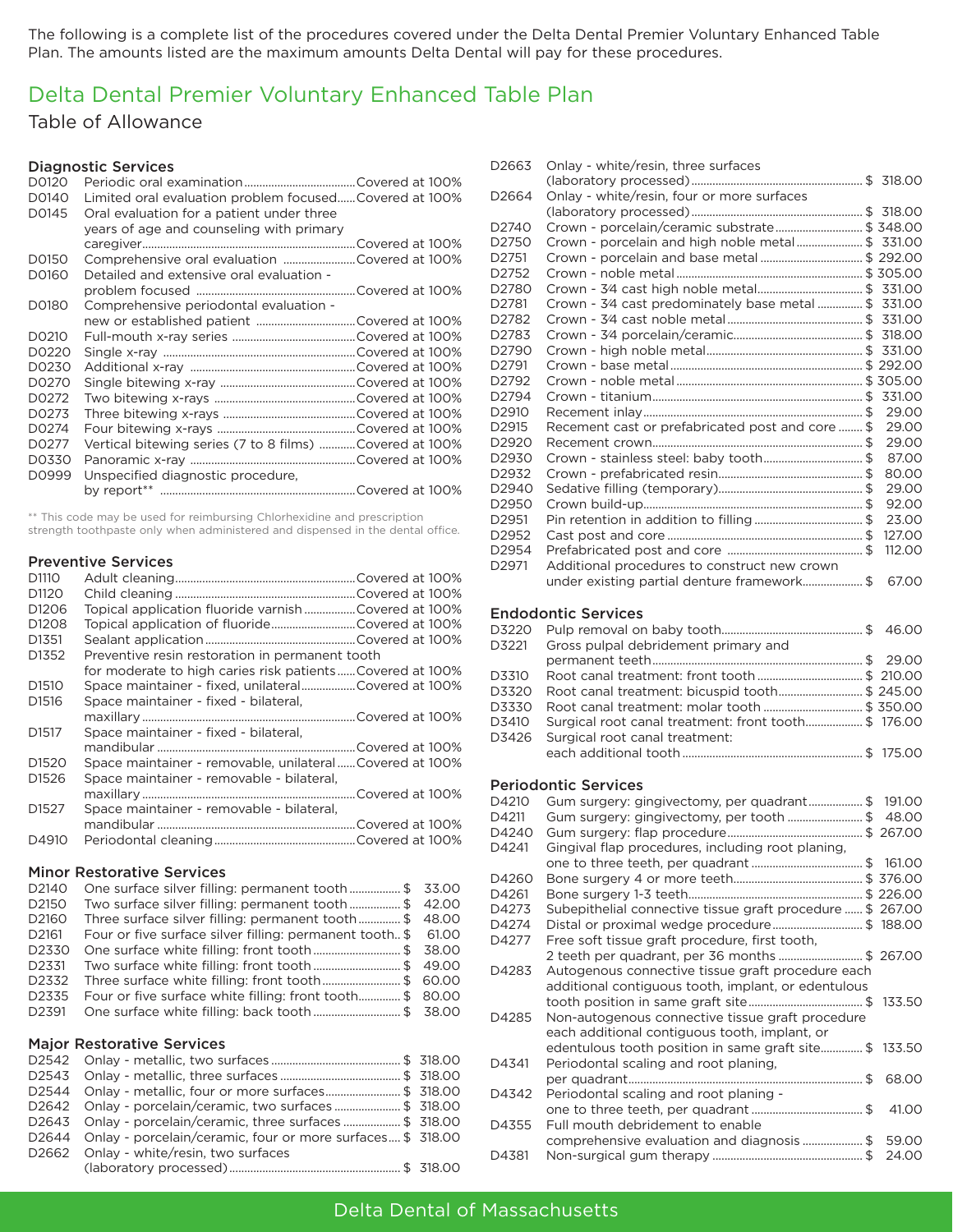# Delta Dental Premier Voluntary Enhanced Table Plan

Table of Allowance

### Removable Prosthodontics

| D5110 |                                                         |        |  |
|-------|---------------------------------------------------------|--------|--|
| D5120 |                                                         |        |  |
| D5130 |                                                         |        |  |
| D5140 |                                                         |        |  |
| D5211 |                                                         |        |  |
| D5212 |                                                         |        |  |
| D5213 |                                                         |        |  |
| D5214 |                                                         |        |  |
| D5221 | Immediate maxillary partial denture - resin base        |        |  |
|       | (including any conventional clasps,                     |        |  |
|       |                                                         |        |  |
| D5222 | Immediate mandibular partial denture - cast metal       |        |  |
|       | framework resin base (including any conventional        |        |  |
|       |                                                         |        |  |
| D5223 | Immediate mandibular partial denture - cast metal       |        |  |
|       | framework resin denture bases (including any            |        |  |
|       | conventional clasps, rests and teeth) \$ 355.00         |        |  |
| D5224 | Immediate mandibular partial denture - cast metal       |        |  |
|       | framework with resin denture bases (including any       |        |  |
|       | conventional clasps, rests and teeth) \$ 355.00         |        |  |
| D5225 | Upper partial denture - flexible base                   |        |  |
|       | (including any clasps, rests and teeth)  \$ 355.00      |        |  |
| D5226 | Lower partial denture - flexible base                   |        |  |
|       | (including any clasps, rests and teeth)  \$ 355.00      |        |  |
| D5282 | Removable unilateral partial denture - one piece cast   |        |  |
|       | metal (including clasps and teeth), maxillary  \$204.00 |        |  |
| D5283 | Removable unilateral partial denture - one piece cast   |        |  |
|       |                                                         |        |  |
|       | metal (including clasps and teeth), mandibular \$204.00 |        |  |
| D5410 | Adjust denture: complete, upper \$                      | 25.00  |  |
| D5411 | Adjust denture: complete, lower \$                      | 25.00  |  |
| D5510 | Repair broken complete denture base \$                  | 59.00  |  |
| D5520 | Replace missing or broken teeth:                        |        |  |
|       |                                                         | 38.00  |  |
| D5610 |                                                         | 45.00  |  |
| D5620 |                                                         | 67.00  |  |
| D5630 |                                                         | 45.00  |  |
| D5640 | Replace partial denture tooth, per tooth \$             | 39.00  |  |
| D5650 | Add tooth to existing partial denture \$                | 48.00  |  |
| D5660 | Add clasp to existing partial denture \$                | 58.00  |  |
| D5670 | Replace all teeth and acrylic on cast metal             |        |  |
|       |                                                         | 212.00 |  |
| D5671 | Replace all teeth and acrylic on cast metal             |        |  |
|       |                                                         | 212.00 |  |
| D5730 | Reline denture: complete, upper (chairside) \$          | 80.00  |  |
| D5731 | Reline denture: complete, lower (chairside) \$          | 80.00  |  |
| D5740 | Reline denture: partial, upper (chairside) \$           | 80.00  |  |
| D5741 | Reline denture: partial, lower (chairside) \$           | 80.00  |  |
| D5750 | Reline denture: complete, upper (laboratory) \$         | 122.00 |  |
| D5751 | Reline denture: complete, lower (laboratory)  \$        | 122.00 |  |
| D5760 | Reline denture: partial, upper (laboratory)  \$         | 112.00 |  |
| D5761 | Reline denture: partial, lower (laboratory) \$          | 112.00 |  |
|       |                                                         |        |  |
|       | <b>Fixed Prosthodontics</b>                             |        |  |
| D6010 | Surgical placement of implant body:                     |        |  |
|       |                                                         | 331.00 |  |
| D6056 | Prefabricated abutment (includes placement)  \$         | 112.00 |  |
| D6057 | Custom abutment (includes placement) \$                 | 127.00 |  |
| D6058 | Abutment supported porcelain/ceramic crown  \$ 348.00   |        |  |
| D6059 | Abutment supported porcelain fused to                   |        |  |

metal crown (high noble) ................................................... \$ 331.00

metal crown (noble metal) ................................................ \$ 305.00 D6065 Implant supported porcelain/ceramic crown ............ \$ 348.00

(titanium, titanium alloy, high noble metal) ............... \$ 331.00

(titanium, titanium alloy, high noble metal) ............... \$ 331.00

D6061 Abutment supported porcelain fused to

D6067 Implant supported metal crown

D6066 Implant supported porcelain fused to metal crown

| D6094 | Abutment supported crown - (titanium) \$ 331.00            |       |
|-------|------------------------------------------------------------|-------|
| D6095 | Repair implant abutment, by report \$ 127.00               |       |
| D6100 |                                                            |       |
| D6205 | Pontic - indirect resin based white  \$ 297.00             |       |
| D6210 |                                                            |       |
| D6211 |                                                            |       |
| D6212 |                                                            |       |
| D6214 |                                                            |       |
| D6240 | Bridge pontic: porcelain with high noble metal  \$ 331.00  |       |
| D6241 | Bridge pontic: porcelain with base metal \$ 292.00         |       |
| D6242 | Bridge pontic: porcelain with noble metal \$ 305.00        |       |
| D6545 | Retainer - cast metal for acid etch bridge\$ 127.00        |       |
| D6611 | Onlay - cast high noble metal.                             |       |
|       |                                                            |       |
| D6612 | Onlay - cast predominantly base metal,                     |       |
|       |                                                            |       |
| D6613 | Onlay - cast predominantly base metal,                     |       |
|       |                                                            |       |
| D6615 | Onlay - cast noble metal, three or more surfaces \$ 318.00 |       |
| D6624 |                                                            |       |
| D6634 |                                                            |       |
| D6710 |                                                            |       |
| D6750 | Crown - porcelain with high noble metal\$ 331.00           |       |
| D6751 | Crown - porcelain with base metal  \$ 292.00               |       |
| D6752 | Crown - porcelain with noble metal\$ 305.00                |       |
| D6780 | Crown - 3⁄4 cast high noble metal \$ 331.00                |       |
| D6781 | Crown - 3⁄4 cast predominately base metal \$ 331.00        |       |
| D6782 |                                                            |       |
| D6790 |                                                            |       |
| D6791 |                                                            |       |
| D6792 |                                                            |       |
| D6794 |                                                            |       |
| D6930 |                                                            | 38.00 |

#### Oral and Maxillofacial Surgery

| D7111 | Coronal remnants - deciduous (baby) tooth\$ 20.00    |        |
|-------|------------------------------------------------------|--------|
| D7140 | Extraction, erupted tooth or exposed root            |        |
|       | (elevation and/or forceps removal) \$                | 38.00  |
| D7210 |                                                      | 77.00  |
| D7220 | Impacted tooth removal: soft tissue\$                | 96.00  |
| D7230 | Impacted tooth removal: partially bony \$            | 127.00 |
| D7240 | Impacted tooth removal: completely bony\$            | 175.00 |
| D7250 |                                                      | 64.00  |
| D7285 |                                                      | 154.00 |
| D7286 |                                                      | 154.00 |
| D7287 | Oral Exfoliative Cytology (brush biopsy)\$           | 64.00  |
| D7288 | Brush biopsy - transepithelial sample collection  \$ | 64.00  |
| D7310 | Bone recontouring (done with extractions)\$          | 81.00  |
| D7311 | Alveoloplasty in conjunction with extractions -      |        |
|       | one to three teeth or tooth spaces, per quadrant\$   | 81.00  |
| D7320 | Bone recontouring (done without extractions)\$       | 118.00 |
| D7321 | Alveoloplasty not in conjunction with extractions -  |        |
|       | one to three teeth or tooth spaces, per quadrant\$   | 118.00 |
| D7471 |                                                      |        |
| D7472 |                                                      |        |
| D7473 |                                                      |        |
| D7510 |                                                      | 48.00  |
| D7511 | Incision and drainage of abscess - intraoral soft    |        |
|       | tissue - complicated (includes drainage              |        |
|       |                                                      | 48.00  |
| D7960 | Frenulectomy (frenectomy or frenotomy)  \$ 143.00    |        |
| D7963 | Frenuloplasty . \$143.00                             |        |
|       |                                                      |        |
|       | Adjunctive Concurso Compose                          |        |

#### Adjunctive General Services

| D9110 | Emergency treatment for the relief of pain \$ 29.00 |  |
|-------|-----------------------------------------------------|--|
|       | D9223 Deep sedation/general anesthesia -            |  |
|       |                                                     |  |
|       | D9243 Intravenous moderate conscious sedation/      |  |
|       | analgesia - each 15 minute increment\$ 29.00        |  |